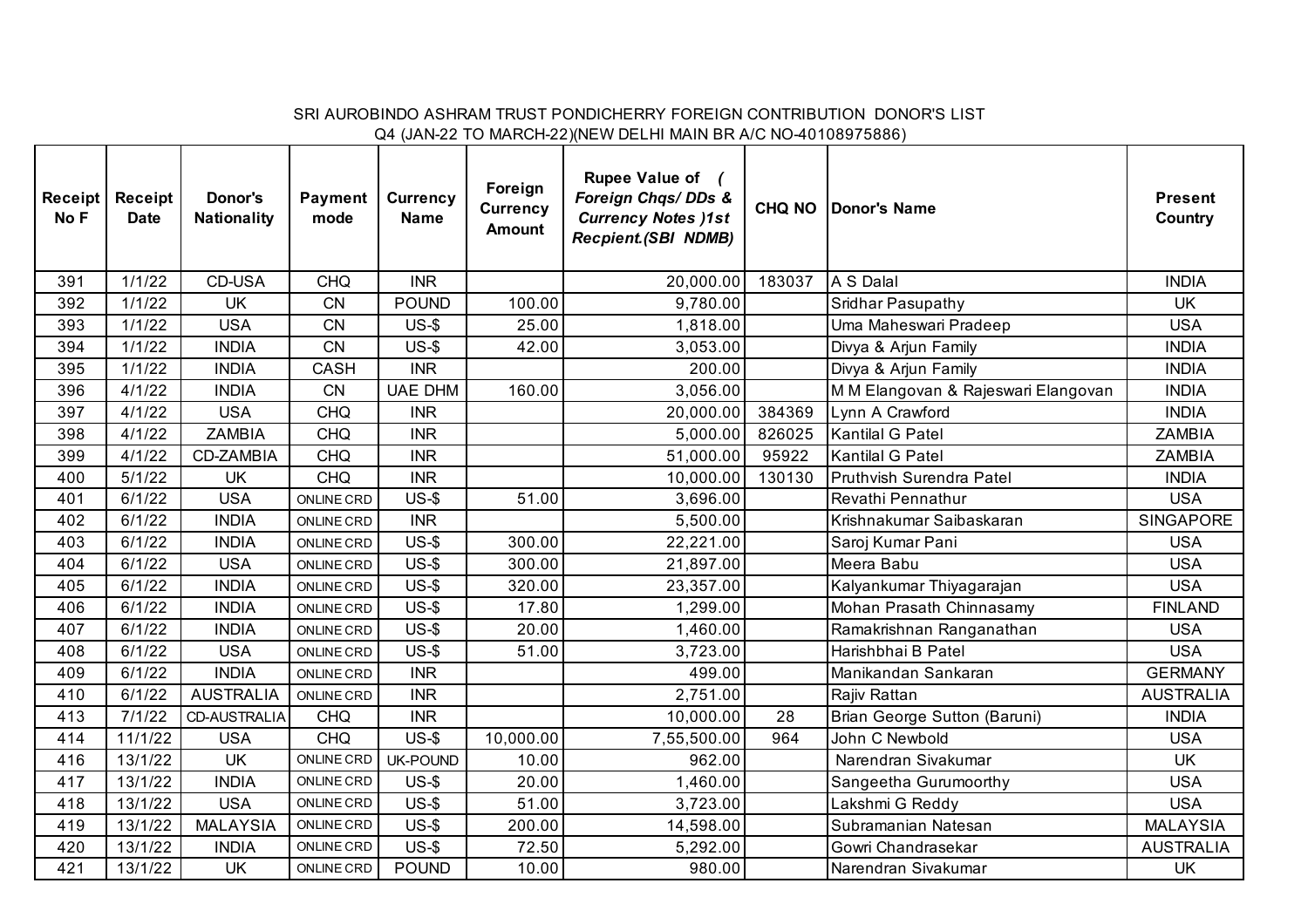| 422 | 13/1/22 | <b>INDIA</b>     | ONLINE CRD        | $US-5$       | 50.00    | 3,676.00            |         | Dinesh Mandal                       | <b>USA</b>       |
|-----|---------|------------------|-------------------|--------------|----------|---------------------|---------|-------------------------------------|------------------|
| 423 | 13/1/22 | <b>USA</b>       | ONLINE CRD        | $US-$$       | 101.00   | 7,426.00            |         | Selvameena Chelliahchandrabose      | <b>USA</b>       |
| 424 | 13/1/22 | <b>USA</b>       | ONLINE CRD        | $US-$$       | 5,000.00 | 3,67,600.00         |         | Harshadbhai Patel                   | <b>USA</b>       |
| 425 | 13/1/22 | <b>USA</b>       | ONLINE CRD        | $US-$$       | 1,200.00 | 87,588.00           |         | Asur Srinivasan                     | <b>USA</b>       |
| 426 | 13/1/22 | <b>USA</b>       | ONLINE CRD        | $US-$$       | 101.00   | 7,372.00            |         | Sivaram / Sivaramakrishnan          | <b>USA</b>       |
| 427 | 13/1/22 | <b>INDIA</b>     | <b>ONLINE CRD</b> | <b>INR</b>   |          | 1,001.00            |         | <b>Balu Sugumar</b>                 | SINGAPORE        |
| 428 | 15/1/22 | <b>INDIA</b>     | <b>CN</b>         | $US-$$       | 100.00   | 7,280.00            |         | Khushru N Dumasia                   | <b>INDIA</b>     |
| 429 | 15/1/22 | <b>GERMANY</b>   | <b>CN</b>         | <b>EURO</b>  | 500.00   | 41,175.00           |         | Wieslawa Gorzycka                   | <b>GERMANY</b>   |
| 430 | 17/1/22 | <b>USA</b>       | <b>CHQ</b>        | <b>INR</b>   |          | 5,000.00            | 629986  | Manish Khadepau                     | <b>USA</b>       |
| 431 | 17/1/22 | <b>USA</b>       | <b>CHQ</b>        | <b>INR</b>   |          | 1,000.00            | 3       | <b>Bhupendra Patel</b>              | <b>USA</b>       |
| 432 | 17/1/22 | <b>USA</b>       | <b>CHQ</b>        | $US-$$       | 251.00   | 19,051.00           | 1791    | A S Dwivedi                         | <b>USA</b>       |
| 433 | 17/1/22 | <b>CANADA</b>    | <b>DD</b>         | CAN-\$       | 100.00   | 5,939.00            | 2613653 | Swagata Halder                      | <b>CANADA</b>    |
| 434 | 20/1/22 | <b>INDIA</b>     | ONLINE CRD        | $US-$ \$     | 33.00    | 2,409.00            |         | Bhama Ananthakrishnan               | <b>USA</b>       |
| 435 | 20/1/22 | <b>UK</b>        | ONLINE CRD        | <b>POUND</b> | 15.01    | 1,471.00            |         | Niranjan Swain                      | <b>UK</b>        |
| 436 | 20/1/22 | <b>USA</b>       | ONLINE CRD        | $US-$ \$     | 51.00    | 3,695.00            |         | Harishbhai B Patel                  | <b>USA</b>       |
| 437 | 20/1/22 | <b>AUSTRALIA</b> | ONLINE CRD        | <b>INR</b>   |          | 2,712.00            |         | Rajiv Rattan                        | <b>AUSTRALIA</b> |
| 438 | 20/1/22 | CD-USA           | <b>CHQ</b>        | <b>INR</b>   |          | 2,00,000.00         |         | Mark R Chasan                       | <b>INDIA</b>     |
| 439 | 22/1/22 | <b>GERMANY</b>   | CASH              | <b>INR</b>   |          | 3,000.00            |         | Georg Dzik                          | <b>INDIA</b>     |
| 440 | 25/1/22 | <b>ZAMBIA</b>    | <b>CHQ</b>        | <b>INR</b>   |          | 5,000.00            | 95921   | Kantilal G Patel                    | <b>ZAMBIA</b>    |
| 441 | 27/1/22 | <b>CANADA</b>    | ONLINE CRD        | $US-$$       | 100.00   | 7,299.00            |         | Meenakshi Mahadevan                 | <b>CANADA</b>    |
| 442 | 27/1/22 | <b>USA</b>       | <b>ONLINE CRD</b> | $US-5$       | 251.00   | 18,321.00           |         | Tapas Kanti Roy                     | <b>USA</b>       |
| 443 | 27/1/22 | <b>INDIA</b>     | <b>ONLINE CRD</b> | <b>INR</b>   | 1,001.00 | 1,001.00            |         | Ramakrishnan Rajamani               | <b>INDIA</b>     |
| 444 | 27/1/22 | <b>USA</b>       | <b>ONLINE CRD</b> | $US-5$       | 500.00   | 36,495.00           |         | Dolores Dominguez Santamaria        | <b>USA</b>       |
| 445 | 27/1/22 | <b>USA</b>       | <b>ONLINE CRD</b> | $US-5$       | 675.00   | 49,268.00           |         | Abhay Kumar Datta                   | <b>USA</b>       |
| 446 | 27/1/22 | <b>USA</b>       | <b>ONLINE CRD</b> | $US-5$       | 51.00    | 3,723.00            |         | Harishbhai B Patel                  | <b>USA</b>       |
| 447 | 27/1/22 | <b>USA</b>       | ONLINE CRD        | $US-5$       | 101.00   | 7,372.00            |         | Aash Mehta                          | <b>USA</b>       |
| 448 | 27/1/22 | <b>USA</b>       | ONLINE CRD        | $US-5$       | 51.00    | 3,723.00            |         | Harishbhai B Patel                  | <b>USA</b>       |
| 449 | 27/1/22 | singapore        | ONLINE CRD        | <b>INR</b>   |          | 3,500.00            |         | Ramasamy Lakshmanan                 | <b>SINGAPORE</b> |
| 459 | 3/2/22  | <b>USA</b>       | <b>CHQ</b>        | $US-$ \$     | 75.00    | sent for collection | 2171    | Praksh Kotwal                       | <b>USA</b>       |
| 460 | 3/2/22  | <b>AUSTRALIA</b> | <b>CHQ</b>        | <b>INR</b>   |          | 5,000.00            | 712411  | Narasimhan S P                      | <b>AUSTRALIA</b> |
| 461 | 5/2/22  | <b>AUSTRALIA</b> | ONLINE CRD        | <b>INR</b>   |          | 2,710.00            |         | Rajiv Rattan                        | <b>AUSTRALIA</b> |
| 462 | 6/2/22  | <b>CANADA</b>    | ONLINE CRD        | <b>INR</b>   |          | 10,00,000.00        |         | Madhusudan K Patel Dr & Helga Patel | <b>GERMANY</b>   |
| 463 | 6/2/22  | <b>INDIA</b>     | <b>ONLINE CRD</b> | $US-$$       | 250.00   | 18,518.00           |         | Shashwati Verma                     | <b>USA</b>       |
| 464 | 6/2/22  | <b>INDIA</b>     | ONLINE CRD        | $US-5$       | 100.00   | 7,407.00            |         | Sathya Sreenivas Medisetti          | <b>USA</b>       |
| 465 | 6/2/22  | <b>INDIA</b>     | ONLINE CRD        | $US-$ \$     | 20.00    | 1,481.00            |         | Ramakrishnan Ranganathan            | <b>USA</b>       |
| 467 | 7/2/22  | <b>USA</b>       | <b>CHQ</b>        | <b>INR</b>   |          | 5,000.00            | 629987  | Manish Khadepau                     | <b>USA</b>       |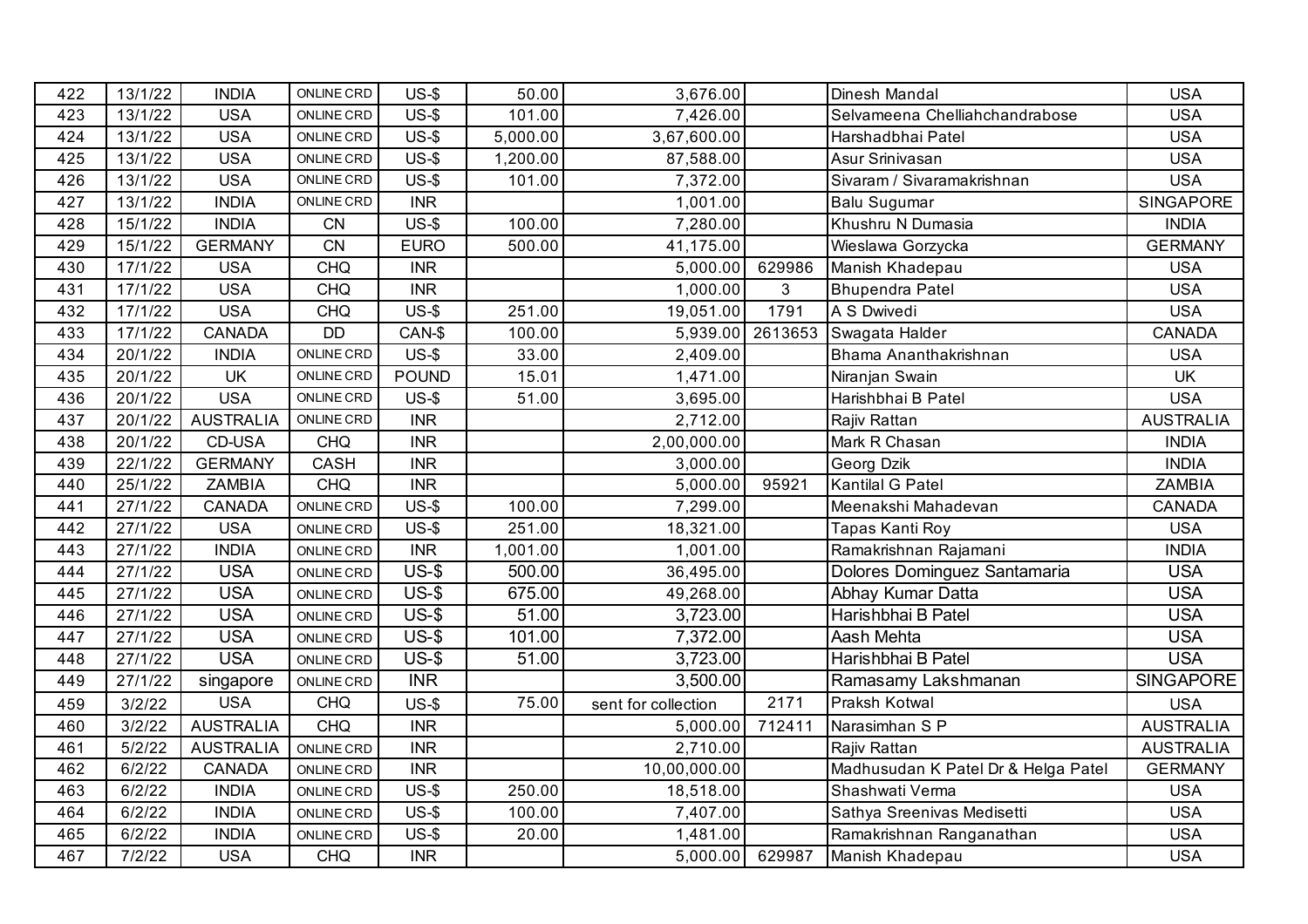| 468 | 7/2/22  | <b>ZAMBIA</b>    | <b>CHQ</b>        | <b>INR</b>   |          | 5,000.00            | 95924  | Kantilal G Patel         | <b>ZAMBIA</b>    |
|-----|---------|------------------|-------------------|--------------|----------|---------------------|--------|--------------------------|------------------|
| 469 | 7/2/22  | <b>USA</b>       | <b>CHQ</b>        | $US-5$       | 25.00    | sent for collection | 1116   | Subramaniam Pennathur    | <b>USA</b>       |
| 470 | 7/2/22  | <b>USA</b>       | <b>CHQ</b>        | $US-5$       | 833.00   | sent for collection | 1117   | Subramaniam Pennathur    | <b>USA</b>       |
| 471 | 7/2/22  | <b>USA</b>       | <b>CHQ</b>        | $US-5$       | 25.00    | sent for collection | 1118   | Subramaniam Pennathur    | <b>USA</b>       |
| 472 | 8/2/22  | <b>GERMANY</b>   | CASH              | <b>INR</b>   |          | 1,005.00            |        | Gabriele Keilig          | <b>INDIA</b>     |
| 473 | 8/2/22  | <b>USA</b>       | CN                | $US-5$       | 100.00   | 7,370.00            |        | Vivaan & others          | <b>USA</b>       |
| 474 | 8/2/22  | <b>INDIA</b>     | CN                | UAE-DHM      | 200.00   | 3,870.00            |        | Senthil Kumar Hari Priya | <b>INDIA</b>     |
| 476 | 10/2/22 | <b>INDIA</b>     | ONLINE CRD        | $US-5$       | 100.00   | 7,352.00            |        | Saroj Kumar Pani         | <b>USA</b>       |
| 477 | 10/2/22 | <b>INDIA</b>     | ONLINE CRD        | $US-5$       | 100.00   | 7,352.00            |        | Saroj Kumar Pani         | <b>USA</b>       |
| 478 | 10/2/22 | <b>USA</b>       | <b>ONLINE CRD</b> | $US-5$       | 1,021.00 | 75,064.00           |        | Asur Srinivasan          | <b>USA</b>       |
| 479 | 10/2/22 | <b>INDIA</b>     | ONLINE CRD        | $US-5$       | 50.00    | 3,676.00            |        | Priyam Chakrabory        | <b>CANADA</b>    |
| 481 | 11/2/22 | <b>SINGAPORE</b> | <b>ONLINE CRD</b> | <b>INR</b>   |          | 1,001.00            |        | <b>Balu Sugumar</b>      | SINGAPORE        |
| 482 | 11/2/22 | CD-ZAMBIA        | <b>CHQ</b>        | <b>INR</b>   |          | 51,000.00           | 95925  | Kantilal G Patel         | <b>ZAMBIA</b>    |
| 483 | 15/2/22 | <b>FRANCE</b>    | CN                | <b>EURO</b>  | 180.00   | 14,877.00           |        | ANONYMOUS                | <b>ANONYMOUS</b> |
| 484 | 16/2/22 | CD-USA           | <b>CHQ</b>        | <b>INR</b>   |          | 2,00,000.00         | 228    | Mark R Chasan            | <b>INDIA</b>     |
| 485 | 17/2/22 | <b>ITALY</b>     | ONLINE CRD        | <b>EURO</b>  | 10.00    | 806.00              |        | Locatelli Marco          | <b>ITALY</b>     |
| 486 | 17/2/22 | <b>FRANCE</b>    | ONLINE CRD        | <b>EURO</b>  | 1.00     | 81.00               |        | <b>Vincent Gorry</b>     | <b>FRANCE</b>    |
| 487 | 17/2/22 | <b>USA</b>       | ONLINE CRD        | $US-5$       | 101.00   | 7,426.00            |        | Meera Reddy              | <b>USA</b>       |
| 488 | 17/2/22 | <b>USA</b>       | ONLINE CRD        | $US-5$       | 350.00   | 25,547.00           |        | Meera Babu               | <b>USA</b>       |
| 489 | 17/2/22 | <b>INDIA</b>     | ONLINE CRD        | $US-5$       | 31.00    | 2,263.00            |        | Bhama Ananthakrishnan    | <b>USA</b>       |
| 491 | 19/2/22 | CD-USA           | <b>CHQ</b>        | <b>INR</b>   |          | 20,000.00           | 183038 | A S Dalal                | <b>USA</b>       |
| 492 | 21/2/22 | <b>USA</b>       | CHQ               | $US-5$       | 100.00   | sent for collection | 2195   | Prakash Kotwal           | <b>USA</b>       |
| 493 | 21/2/22 | <b>USA</b>       | <b>CHQ</b>        | <b>INR</b>   |          | 5,000.00            | 629988 | Manish Khadepau          | <b>USA</b>       |
| 494 | 21/2/22 | <b>USA</b>       | <b>CHQ</b>        | <b>INR</b>   |          | 2,000.00            | 247046 | Vallabhai C Patel        | <b>USA</b>       |
| 495 | 21/2/22 | CD-ZAMBIA        | <b>CHQ</b>        | <b>INR</b>   |          | 51,000.00           | 95926  | Kantilal G Patel         | ZAMBIA           |
| 496 | 21/2/22 | CD-USA           | CHQ               | <b>INR</b>   |          | 20,000.00           | 183039 | A S Dalal                | <b>USA</b>       |
| 497 | 21/2/22 | <b>INDIA</b>     | CN                | <b>POUND</b> | 20.00    | 1,957.00            |        | W Deivarajaha            | <b>INDIA</b>     |
| 498 | 21/2/22 | <b>INDIA</b>     | <b>CN</b>         | Pound        | 20.00    | 1,957.00            |        | P Saravana Kumar         | <b>INDIA</b>     |
| 499 | 21/2/22 | <b>UK</b>        | <b>CN</b>         | Pound        | 20.00    | 1,957.00            |        | S Ganeshkumar            | <b>UK</b>        |
| 500 | 21/2/22 | <b>UK</b>        | <b>CASH</b>       | <b>INR</b>   |          | 1,000.00            |        | S Ganeshkumar            | UK               |
| 501 | 23/2/22 | <b>USA</b>       | CN                | $US-5$       | 200.00   | 14,780.00           |        | Asha Hardas R            | <b>INDIA</b>     |
| 502 | 26/2/22 | <b>INDIA</b>     | CN                | $US-5$       | 100.00   | 7,390.00            |        | Khushru N Dumasia        | <b>INDIA</b>     |
| 503 | 26/2/22 | <b>USA</b>       | CN                | $US-5$       | 5.00     | 370.00              |        | <b>ANONYMOUS</b>         | <b>USA</b>       |
| 504 | 26/2/22 | <b>FRANCE</b>    | <b>CN</b>         | <b>EURO</b>  | 5.00     | 400.00              | rtd    | <b>ANONYMOUS</b>         |                  |
| 505 | 26/2/22 | <b>USA</b>       | <b>CHQ</b>        | $US-5$       | 51.00    | sent for collection | 1794   | Adcait S Dwivedi         | <b>USA</b>       |
| 506 | 26/2/22 | <b>USA</b>       | <b>CHQ</b>        | $US-5$       | 201.00   | sent for collection | 1332   | Deepa S Chandrie         | <b>USA</b>       |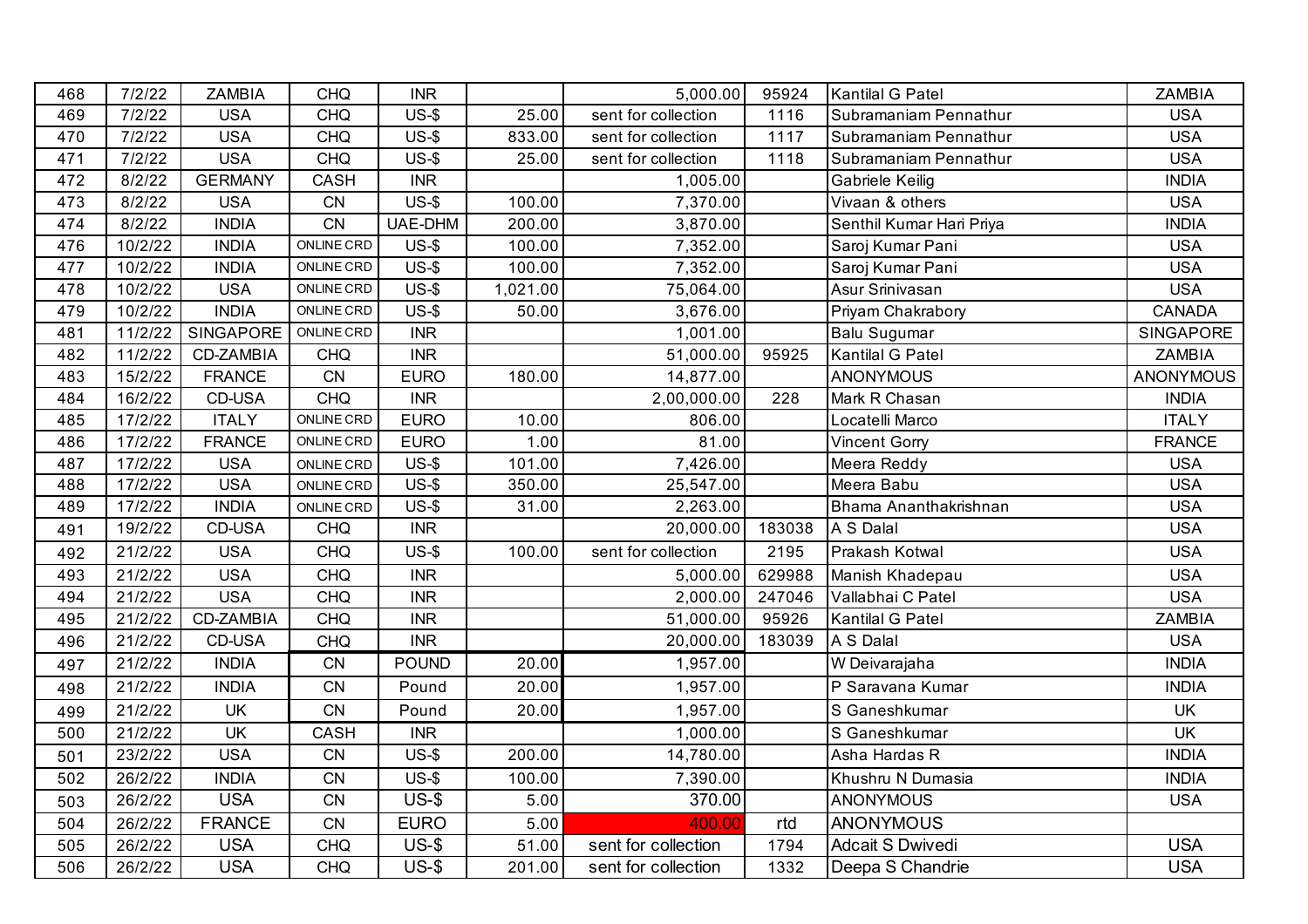| 507 | 26/2/22 | <b>USA</b>       | <b>CHQ</b>            | $US-5$       | 2,895.00          | sent for collection | 1033 | Sri Aurobindo Association of America  | <b>USA</b>       |
|-----|---------|------------------|-----------------------|--------------|-------------------|---------------------|------|---------------------------------------|------------------|
| 508 | 28/2/22 | <b>INDIA</b>     | <b>ONLINE CRD</b>     | $US-5$       | 21.00             | 1,544.00            |      | Harmony Kishorbhai Patel              | <b>USA</b>       |
| 509 | 28/2/22 | <b>INDIA</b>     | <b>ONLINE CRD</b>     | $US-5$       | 501.00            | 37,385.00           |      | Sathya Sreenivas Medisetti            | <b>USA</b>       |
| 510 | 28/2/22 | <b>USA</b>       | ONLINE CRD            | $US-5$       | 250.00            | 18,380.00           |      | Lakshmi Reddy                         | <b>USA</b>       |
| 511 | 28/2/22 | <b>USA</b>       | <b>ONLINE CRD</b>     | $US-$ \$     | 144.00            | 10,589.00           |      | Ramesh Rathnam                        | <b>USA</b>       |
| 512 | 28/2/22 | <b>USA</b>       | <b>ONLINE CRD</b>     | $US-5$       | 101.00            | 7,453.00            |      | Harishbhai B Patel                    | <b>USA</b>       |
| 513 | 28/2/22 | <b>USA</b>       | ONLINE CRD            | <b>INR</b>   |                   | 1,00,000.00         |      | Kalpesh Patel                         | <b>USA</b>       |
| 514 | 28/2/22 | <b>AUSTRALIA</b> | <b>ONLINE CRD</b>     | <b>INR</b>   |                   | 3,000.00            |      | Rajiv Rattan                          | <b>AUSTRALIA</b> |
| 93  | 24/6/21 | <b>USA</b>       | NEFT crd to sbi pondy | <b>INR</b>   | tr from sbi pondy | 5,001.00            |      | SHOURIRAJAN S TIRUVALI                | <b>USA</b>       |
| 515 | 1/3/22  | <b>UAE</b>       | CN                    | <b>DHM</b>   | 10.00             | 200.00              | rtd  | D Annamalai                           | <b>UAE</b>       |
| 516 | 1/3/22  | <b>UAE</b>       | CN                    | <b>DHM</b>   | 180.00            | 3,600.00            | rtd  | <b>ANONYMOUS</b>                      | <b>UAE</b>       |
| 517 | 2/3/22  | <b>USA</b>       | <b>CHQ</b>            | $US-5$       | 50.00             |                     | 1436 | Rajesh Chandrasekaran & Aparna Rajesh | <b>USA</b>       |
| 518 | 2/3/22  | <b>SINGAPORE</b> | CN                    | $SIN-5$      | 10.00             | 529.00              |      | <b>B Sakthi Kumar</b>                 | SINGAPORE        |
| 519 | 5/3/22  | <b>UK</b>        | <b>CN</b>             | <b>POUND</b> | 20.00             | 1,957.00            |      | <b>ANONYMOUS</b>                      | <b>UK</b>        |
| 520 | 5/3/22  | <b>INDIA</b>     | CN                    | <b>POUND</b> | 180.00            | 17,613.00           |      | G Ramachandran                        | <b>INDIA</b>     |
| 521 | 6/3/22  | <b>USA</b>       | ONLINE CRD            | $US-5$       | 21.00             | 1,544.00            |      | Omprakash Shukla                      | <b>USA</b>       |
| 522 | 6/3/22  | <b>USA</b>       | ONLINE CRD            | $US-5$       | 101.00            | 7,426.00            |      | Selvameena Chandrabose                | <b>USA</b>       |
| 523 | 6/3/22  | <b>INDIA</b>     | ONLINE CRD            | $US-5$       | 101.00            | 7,426.00            |      | Saroj Kumar Pani                      | <b>USA</b>       |
| 524 | 6/3/22  | <b>INDIA</b>     | ONLINE CRD            | $US-5$       | 11.00             | 809.00              |      | Viswanath Narayanan                   | <b>USA</b>       |
| 525 | 6/3/22  | <b>INDIA</b>     | ONLINE CRD            | $US-5$       | 100.00            | 7,407.00            |      | Virender Sasmal                       | <b>USA</b>       |
| 526 | 6/3/22  | <b>INDIA</b>     | <b>ONLINE CRD</b>     | $US-5$       | 300.00            | 22,221.00           |      | Kalyankumar Thiyagarajan              | <b>USA</b>       |
| 527 | 6/3/22  | <b>USA</b>       | ONLINE CRD            | $US-5$       | 125.00            | 9,259.00            |      | Matagiri Sri Aurobindo Center         | <b>USA</b>       |
| 528 | 6/3/22  | <b>USA</b>       | ONLINE CRD            | $US-$ \$     | 5,000.00          | 3,64,950.00         |      | Harshadbhai Patel                     | <b>USA</b>       |
| 529 | 6/3/22  | <b>USA</b>       | ONLINE CRD            | $US-$ \$     | 100.00            | 7,299.00            |      | <b>Patricks Deshpande</b>             | <b>USA</b>       |
| 530 | 6/3/22  | <b>CANADA</b>    | ONLINE CRD            | $US-$ \$     | 100.00            | 7,299.00            |      | Siddharth Lawande                     | <b>CANADA</b>    |
| 531 | 6/3/22  | <b>UK</b>        | ONLINE CRD            | <b>POUND</b> | 25.00             | 2,427.00            |      | Jignesh Thanki                        | <b>UK</b>        |
| 532 | 7/3/22  | <b>USA</b>       | <b>CHQ</b>            | $US-5$       | 4,000.00          | sent for collection | 578  | Matagiri Sri Aurobindo Center         | <b>USA</b>       |
| 533 | 8/3/22  | <b>INDIA</b>     | CN                    | $US-$ \$     | 6.00              | 447.00              |      | Amuda Raju                            | <b>INDIA</b>     |
| 534 | 8/3/22  | <b>USA</b>       | CN                    | $US-$ \$     | 20.00             | 1,490.00            |      | <b>ANONYMOUS</b>                      | <b>USA</b>       |
| 535 | 8/3/22  | <b>USA</b>       | CN                    | $US-$ \$     | 89.00             | 6,631.00            |      | <b>B</b> Jayagowri                    | <b>USA</b>       |
| 536 | 8/3/22  | <b>USA</b>       | <b>CHQ</b>            | $US-5$       | 551.00            | sent for collection | 1051 | P T Patel                             | <b>USA</b>       |
| 539 | 10/3/22 | <b>CANADA</b>    | ONLINE CRD            | $US-5$       | 100.00            | 7,407.00            |      | <b>Bhanu Lawande</b>                  | <b>CANADA</b>    |
| 540 | 10/3/22 | <b>INDIA</b>     | ONLINE CRD            | $US-$ \$     | 15.00             | 1,103.00            |      | Mohan Prasath Chinnasamy              | <b>FINLAND</b>   |
| 541 | 10/3/22 | <b>INDIA</b>     | ONLINE CRD            | $US-5$       | 106.00            | 7,793.00            |      | Suba Bhagavathi Arunachalam Kanchana  | <b>INDIA</b>     |
| 542 | 10/3/22 | <b>USA</b>       | ONLINE CRD            | $US-$ \$     | 100.00            | 7,352.00            |      | Sathyagayathri Balaganesan            | <b>USA</b>       |
| 543 | 10/3/22 | <b>USA</b>       | <b>ONLINE CRD</b>     | $US-5$       | 51.00             | 3,777.00            |      | Harishbhai B Patel                    | <b>USA</b>       |